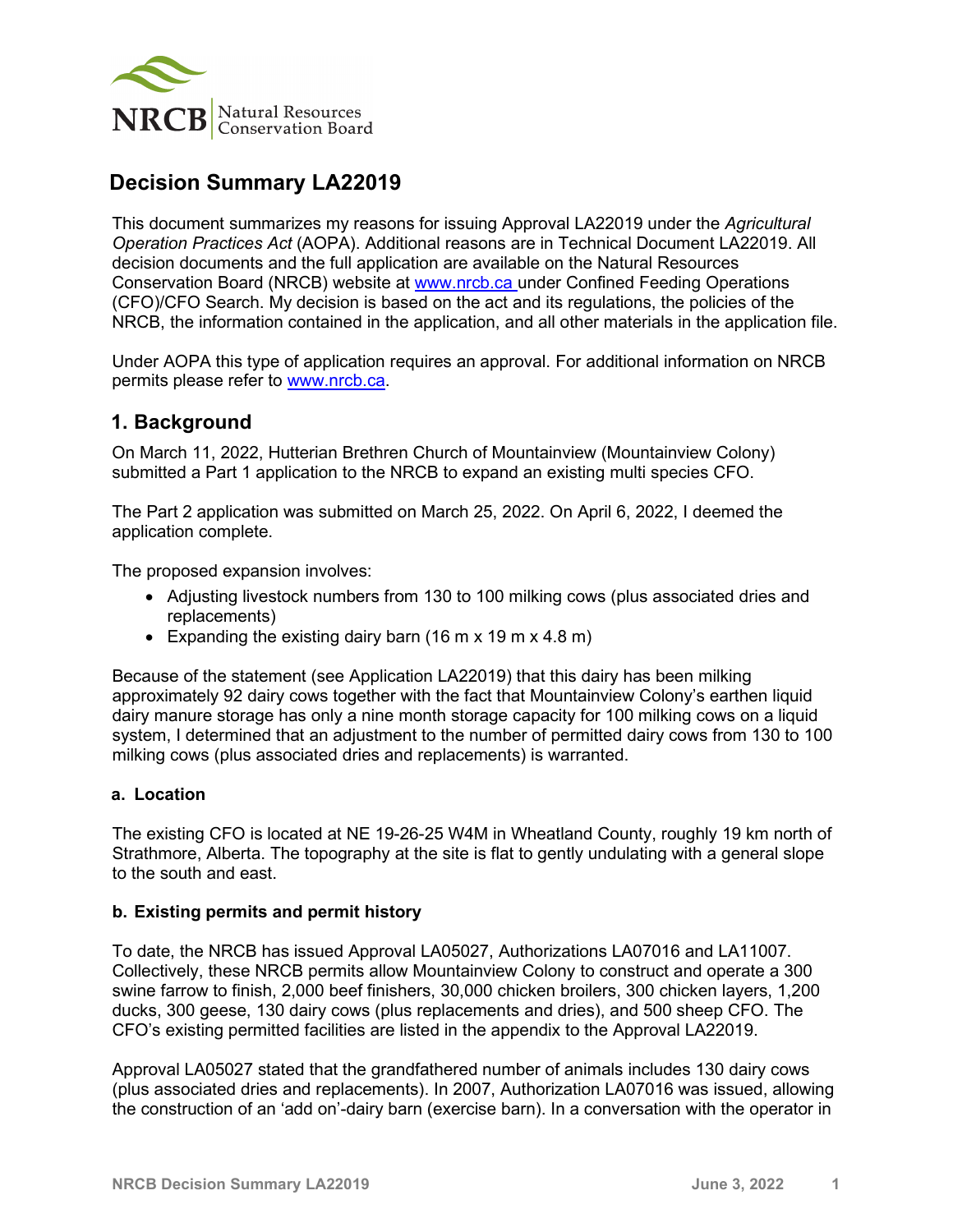conjunction with this permit (Approval LA22019), the operator stated that he never had more than 92 milking cows (plus associated dries and replacements).

### **2. Notices to affected parties**

Under section 19 of AOPA, the NRCB notifies (or directs the applicant to notify) all parties that are "affected" by an approval application. Section 5 of AOPA's Part 2 Matters Regulation defines "affected parties" as:

- the municipality where the CFO is located or is to be located
- any other municipality whose boundary is within a specified distance from the CFO, depending on the size of the CFO
- all persons who own or reside on land within a specified distance from the CFO, depending on the size of the CFO

For the size of this CFO the specified distance is 1.5 miles. (The NRCB refers to this distance as the "affected party radius.")

A copy of the application was sent to Wheatland County, which is the municipality where the CFO is located, and to Rocky View County which has a boundary within the affected party radius.

The NRCB gave notice of the application by public advertisement in a weekly newspaper in circulation in the community affected by the application. In this case, public advertisement was in the Strathmore Times on April 6, 2022. The full application was posted on the NRCB website for public viewing. As a courtesy, 29 letters were sent to people identified by Wheatland County and Rocky View County as owning or residing on land within the affected party radius.

### **3. Notice to other persons or organizations**

Under section 19 of AOPA, the NRCB may also notify persons and organizations the approval officer considers appropriate. This includes sending applications to referral agencies which have a potential regulatory interest under their respective legislation.

Referral letters and a copy of the complete application were emailed to Alberta Health Services (AHS), Alberta Environment and Parks (AEP), Alberta Agriculture, Forestry and Rural Economic Development (AFRED), Alberta Transportation (AT), Ember Resources, and the Western Irrigation District.

The NRCB received a response from AFRED, stating that Mr. Tom Pack will be the inspector for this file but no other comments were provided. A response was also received from Mr. Trevor Richelhof, development/planning technologist with AT who stated that a permit from his department is not required, and that the planning area does not fall within the permit area of a provincial highway. Ms. Carol Brittain, public health inspector with AHS stated in her response that AHS has no concerns with this application. Ms. Candace St. Denis, a surface land administrator with Ember Resources stated that they have no concerns with the application.

No response was received from the Western Irrigation District.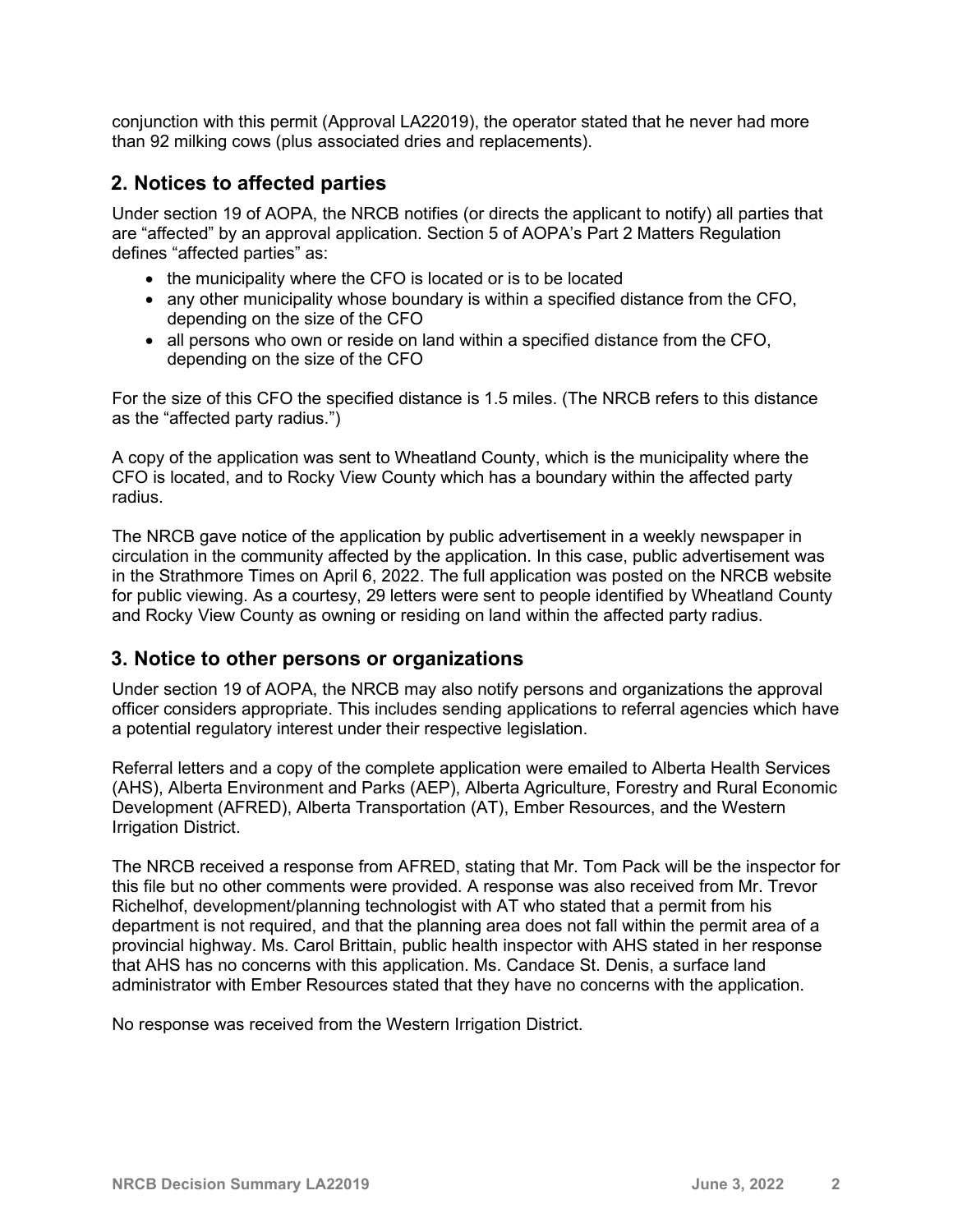## **4. Alberta Land Stewardship Act (ALSA) regional plan**

Section 20(10) of AOPA requires that an approval officer must ensure the application complies with any applicable ALSA regional plan.

As required by section 4(1) of the South Saskatchewan Regional Plan (SSRP), I considered that document's Strategic Plan and Implementation Plan and determined that the application is consistent with those plans. In addition, there are no notices or orders under the Regulatory Details portion of the SSRP that apply to this application.

## **5. Municipal Development Plan (MDP) consistency**

I have determined that the proposed expansion is consistent with the land use provisions of Wheatland County's municipal development plan. (See Appendix A for a more detailed discussion of the county's planning requirements.)

### **6. AOPA requirements**

With respect to the technical requirements set out in the regulations, the proposed expansion:

- Meets the required AOPA setbacks from all nearby residences (AOPA setbacks are known as the "minimum distance separation" requirements, or MDS)
- Meets the required AOPA setbacks from water wells, springs, and common bodies of water
- Has sufficient means to control surface runoff of manure
- Meets AOPA's nutrient management requirements regarding the land application of manure
- Meets AOPA groundwater protection requirements for the design of floors and liners/protective layers of manure storage facilities and manure collection areas

## **7. Responses from municipalities and other directly affected parties**

Directly affected parties are entitled to a reasonable opportunity to provide evidence and written submissions relevant to the application and are entitled to request an NRCB Board review of the approval officer's decision. Not all affected parties are "directly affected" under AOPA.

Municipalities that are affected parties are identified by the act as "directly affected." Wheatland County is an affected party (and directly affected) because the proposed expansion is located within its boundaries.

Ms. Suzanne Hayes, a development officer with Wheatland County, provided a written response on behalf of Wheatland County. Ms. Hayes stated that the application is consistent with Wheatland County's municipal development plan land use provisions. She also stated that Mountain View Colony is located within the IDP area between Wheatland County and Rocky View County. The application's consistency with the Wheatland County's municipal development plan and the IDP are addressed in Appendix A, attached.

Ms. Jessica Anderson, a policy supervisor/planning with Rocky View County, provided a written response on behalf of Rocky View County. Ms. Anderson stated that the application is consistent with the IDP between Rocky View County and Wheatland County. The application's consistency with the IDP is addressed in Appendix A, attached.

No responses were received from any other person, organization, or member of the public.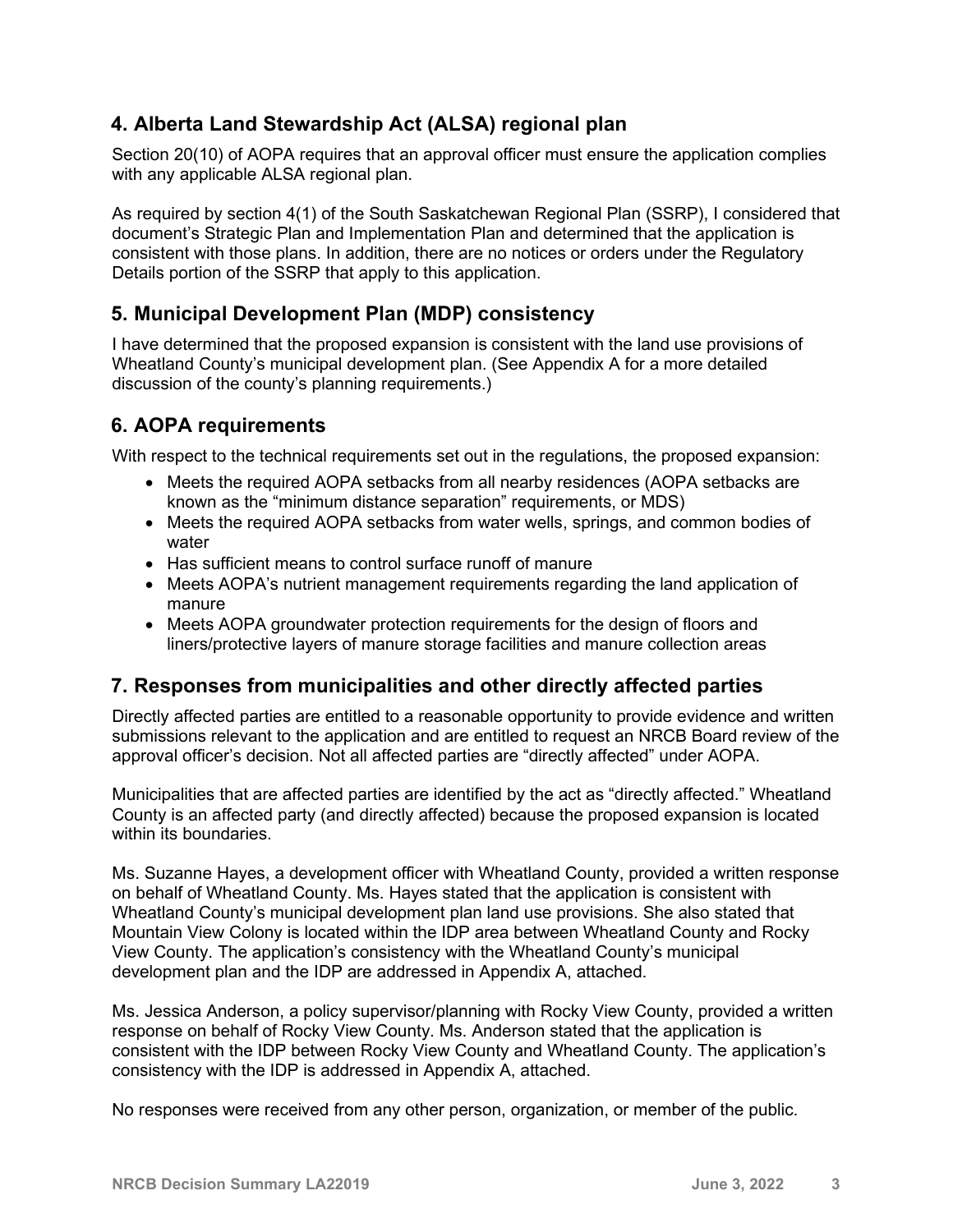## **8. Environmental risk of CFO facilities**

When reviewing a new approval application for an existing CFO, NRCB approval officers assess the CFO's existing buildings, structures, and other facilities. In doing so, the approval officer considers information related to the site and the facilities, as well as results from the NRCB's environmental risk screening tool (ERST). The assessment of environmental risk focuses on surface water and groundwater. The ERST provides for a numeric scoring of risks, within either a low, moderate, or high-risk range. (A complete description of this tool is available under CFO/Groundwater and Surface Water Protection on the NRCB website at [www.nrcb.ca.](http://www.nrcb.ca/)) However, if those risks have previously been assessed, the approval officer will not conduct a new assessment, unless site changes are identified that require a new assessment, or the assessment was supported with a previous version of the risk screening tool and requires updating. See NRCB Operational Policy 2016-7: Approvals, part 8.13.

In this case, the risks posed by Mountainview Colony's existing hog earthen liquid manure storage (EMS) were assessed in 2005 prior to the existence of the ERST. The assessment indicated that the potential risk to surface water is low but the risk to groundwater was found to be moderate. Based on this finding, the NRCB prescribed the installation of a leak detection system to monitor the hog EMS for leakage and included a water well monitoring condition that required testing of all wells within 100 m of an MSF or MCA. No other facilities were assessed in 2005. In 2009, in conjunction with the leak detection program, the hog EMS was re-assessed using the ERST. The risk to surface water was determined to be low, the risk to groundwater moderate to high.

The dairy EMS was assessed in 2007. In the report it was noted that the dairy EMS seems to have some water holding capacity but that the risk to the environment is elevated. A new assessment of the dairy EMS was not undertaken.

Since these risk assessments, the ERST was developed and adopted. An updated version of the ERST was adopted in 2011. For these reasons, I reassessed the risks posed by the CFO's existing EMS'. Because these two facilities are the deepest and therefore closest to an aquifer, I assume that they pose the highest potential risk to groundwater in comparison to all other facilities at this CFO. My reassessment found that both, the hog and the dairy EMS pose a high risk to groundwater. The current condition requiring the monitoring of the leak detection wells at the hog EMS and the groundwater testing of all seven wells on site will continue and be expanded to include all wells (as shown on the site map included in Technical Document LA22019). In addition, I will include a condition that requires the submission of a mitigation plan on how Mountainview Colony plans to address the high risk of these two MSFs (see Appendix B).

### **9. Other factors**

Because the approval application is consistent with the MDP land use provisions, and meets the requirements of AOPA and its regulations, I also considered other factors.

AOPA requires me to consider matters that would normally be considered if a development permit were being issued. The NRCB interprets this to include aspects such as property line and road setbacks related to the site of the CFO. (Grow North, RFR 2011-01 at page 2). Approval officers are limited to what matters they can consider though as their regulatory authority is limited.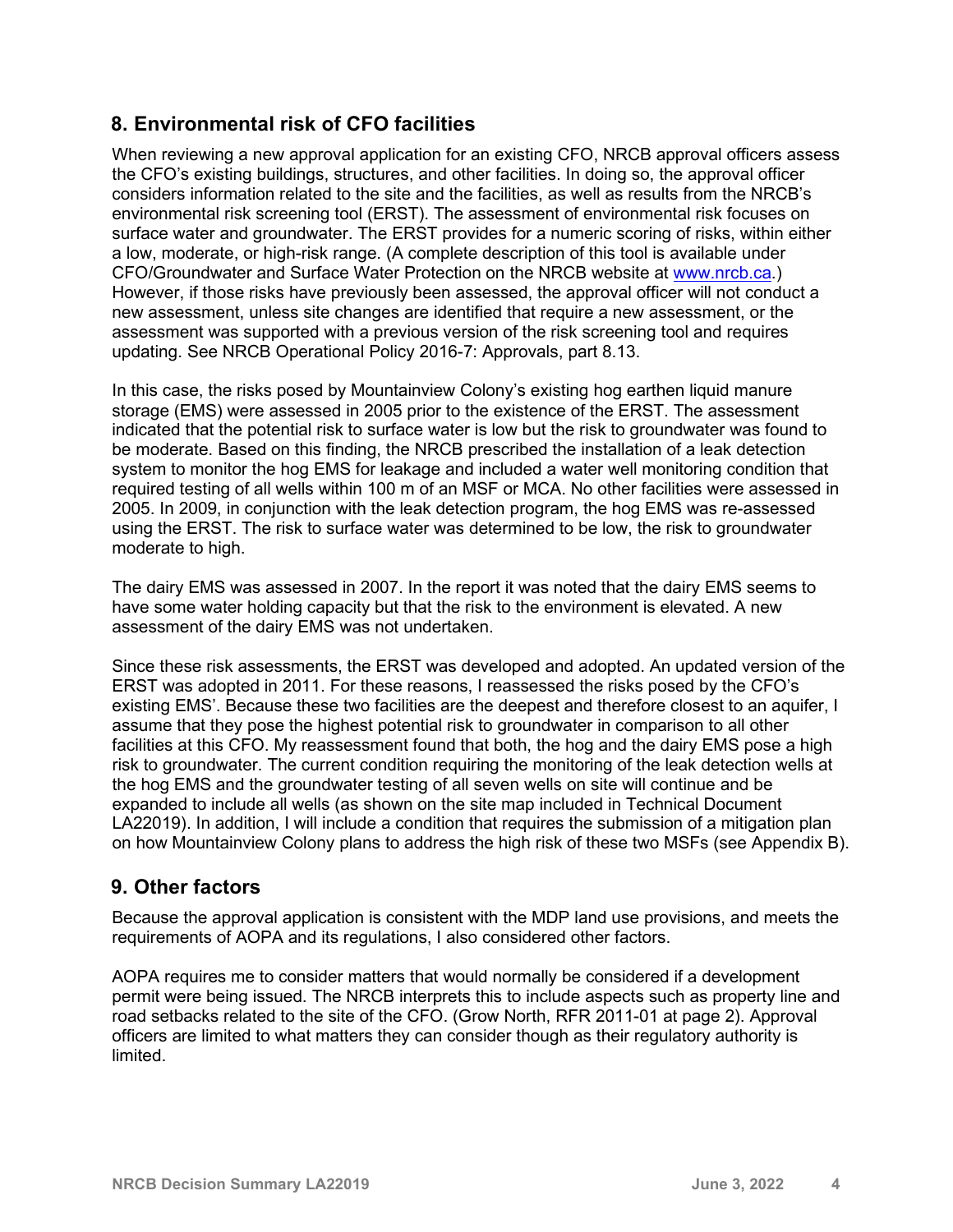Ms. Hayes also listed the setbacks required by the Wheatland County's land use bylaw (LUB) and noted that the application meets these setbacks. She also did not raise any MDP or LUB related concerns.

I have considered the effects the proposed dairy barn expansion may have on natural resources administered by provincial departments. AEP has not made me aware of statements of concern submitted under section 73 of the Environmental Protection and Enhancement Act / section 109 of the Water Act in respect of the subject of this application.

I am not aware of any written decision of the Environmental Appeals Board for this location [\(http://www.eab.gov.ab.ca/status.htm,](http://www.eab.gov.ab.ca/status.htm) accessed May 20, 2022).

Finally, I considered the effects of the proposed construction on the environment, the economy, and the community, and the appropriate use of land.

Consistent with NRCB policy (Approvals Policy 8.7.3), I presumed that the effects in the environment are acceptable because the application meets all AOPA's technical requirements. In my view, this presumption is not rebutted.

Consistent with NRCB policy (Approvals Policy 8.7.3), if the application is consistent with the MDP then the proposed development is presumed to have an acceptable effect on the economy and community. In my view, this presumption is not rebutted.

I also presumed that the proposed expansion is an appropriate use of land because the application is consistent with the land use provisions of the municipal development plan (See NRCB Operational Policy 2016-7: Approvals, part 8.7.3.). In my view, this presumption is not rebutted.

### **10. Terms and conditions**

Approval LA22019 specifies the cumulative permitted livestock capacity as 100 milking cows (plus associated dries and replacements), 300 swine farrow to finish, 2,000 beef finishers, 30,000 chicken broilers, 300 chicken layers, 1,200 ducks, 300 geese and 500 sheep, and permits the expansion of the dairy barn.

Approval LA22019 contains terms that the NRCB generally includes in all AOPA approvals, including terms stating that the applicant must follow AOPA requirements and must adhere to the project descriptions in their application and accompanying materials.

In addition to the terms described above, Approval LA22019 includes conditions that generally address the construction deadline, monitoring, document submission and construction inspection. For an explanation of the reasons for these conditions, see Appendix B.

For clarity, and pursuant to NRCB policy, I consolidated the following permits with Approval LA22019: Approval LA05027, and Authorizations LA07016 and LA11007 (see NRCB Operational Policy 2016-7: Approvals, part 10.5). Permit consolidation helps the permit holder, municipality, neighbours and other parties keep track of a CFO's requirements, by providing a single document that lists all the operating and construction requirements. Consolidating permits generally involves carrying forward all relevant terms and conditions in the existing permits into the new permit, with any necessary changes or deletions of those terms and conditions. This consolidation is carried out under section 23 of AOPA, which enables approval officers to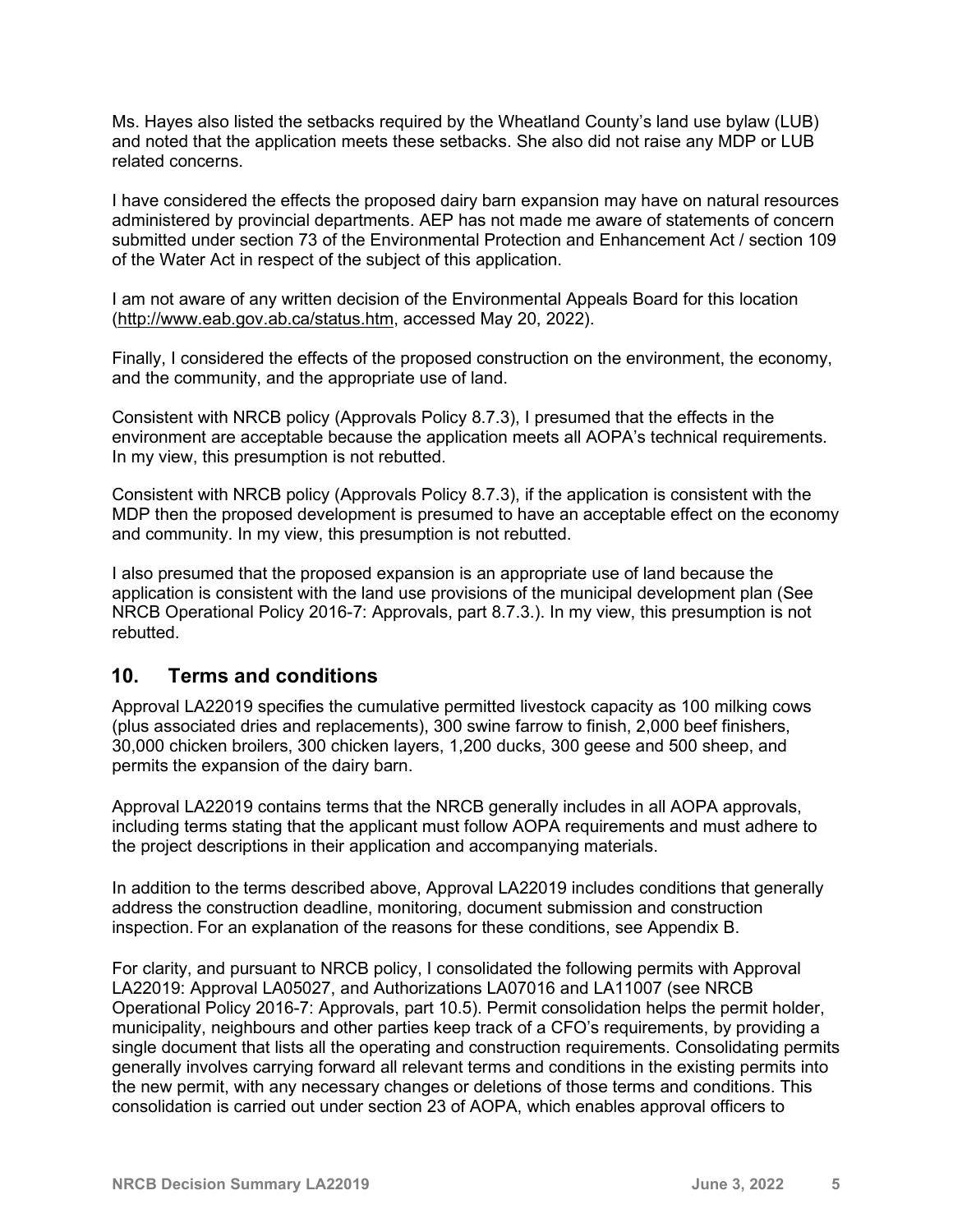amend AOPA permits on their own motion. Appendix B discusses which conditions from the historical permits are or are not carried forward into the new approval.

#### **11. Conclusion**

Approval LA22019 is issued for the reasons provided above, in the attached appendices, and in Technical Document LA22019.

Mountainview Colony's unnumbered municipal development permit, NRCB issued Approval LA05027, and Authorizations LA07016 and LA11007 are therefore superseded, and their content consolidated into this Approval LA22019, unless Approval LA22019 is held invalid following a review and decision by the NRCB's board members or by a court, in which case the unnumbered municipal development permit, Approval LA05027, and Authorizations LA07016 and LA11007 will remain in effect.

June 3, 2022

(Original signed) Carina Weisbach Approval Officer

### **Appendices:**

- A. Consistency with the municipal development plan
- B. Explanation of conditions in Approval LA22019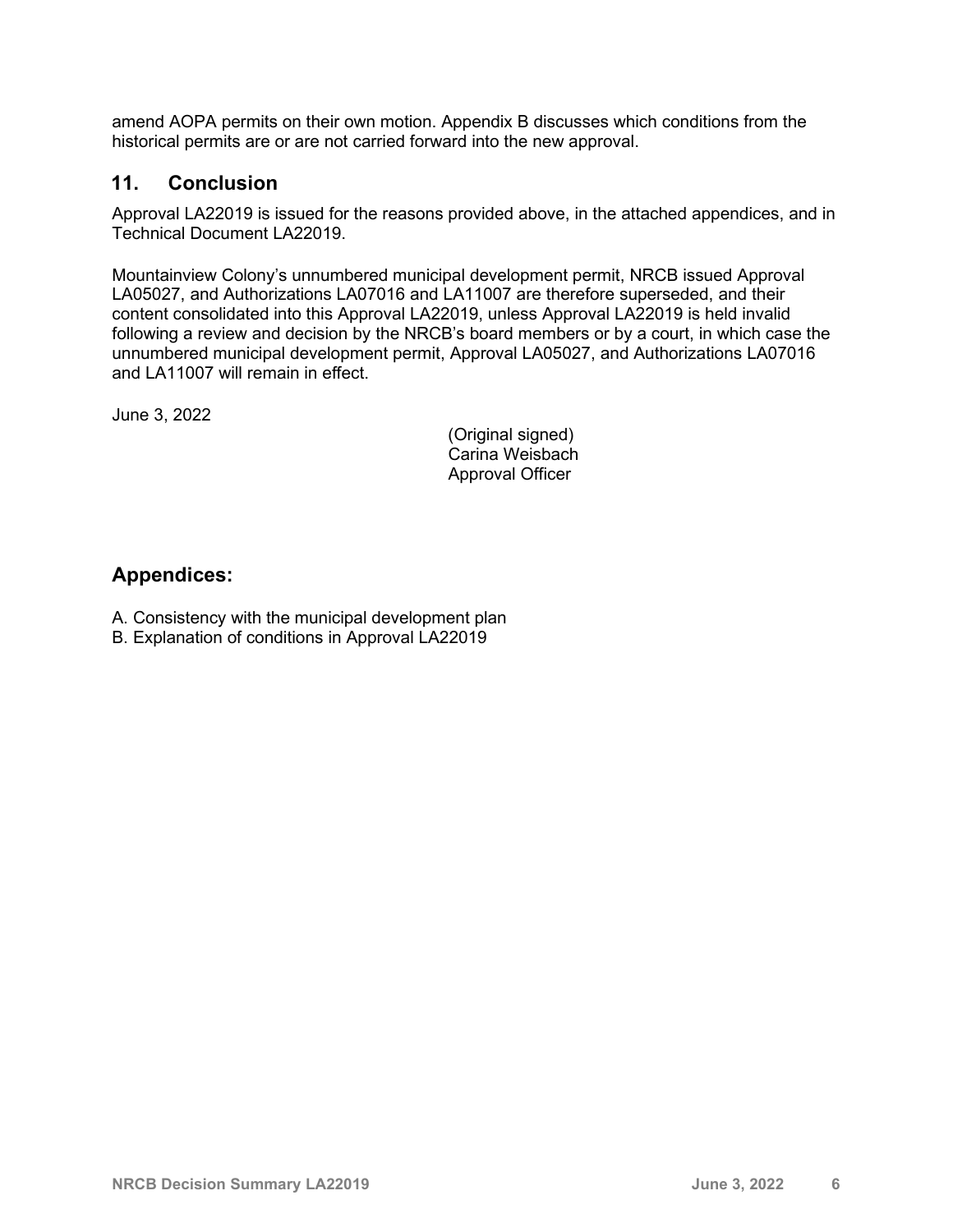### **APPENDIX A: Consistency with the municipal development plan**

Under section 20 of AOPA, an approval officer may only approve an application for an approval or amendment of an approval if the approval officer holds the opinion that the application is consistent with the "land use provisions" of the applicable municipal development plan (MDP).

This does not mean consistency with the entire MDP. In general, "land use provisions" cover MDP policies that provide generic directions about the acceptability of various land uses in specific areas.

Conversely, "land use provisions" do not call for discretionary judgements relating to the acceptability of a given confined feeding operation (CFO) development. Similarly, section 20(1.1) of the act precludes approval officers from considering MDP provisions "respecting tests or conditions related to the construction of or the site" of a CFO or manure storage facility, or regarding the land application of manure. (These types of MDP provisions are commonly referred to as MDP "tests or conditions."). "Land use provisions" also do not impose procedural requirements on the NRCB. (See NRCB Operational Policy 2016-7: Approvals, part 8.2.5.)

Mountainview Colony's CFO is located in Wheatland County and is therefore subject to that county's MDP. Wheatland County adopted the latest revision to this plan in 2018, under Bylaw #2013-18 Amendment 2018-40.

Section 3.1.3.1. of the MDP states that the county shall act as referral agency and respond in accordance with the MDP and LUB when the Natural Resources Conservation Board is processing applications for CFO's. In my interpretation, this is not a land use provision. Therefore, I will not consider this section in my consistency determination, regardless, I notified the county.

As relevant here, section 3.1.3.2 of the MDP states that the county encourages CFOs on parcels on land of 160 acres or more. I interpret this to apply to new CFOs. Wheatland Colony's CFO is an existing CFO. I therefore interpret this provision to not apply to this CFO.

In my view, the text in 4.4.2 of Wheatland County's MDP also provides a clear intent to adopt provisions from the land use bylaw (LUB). Following the NRCB Operational Policy 2016-7: *Approvals*, part 8.2.3, I also consider Wheatland County's Land Use #2016-01 (with its last amendment on March 24, 2020 under Bylaw 2020-04). Under that bylaw, the subject land is currently zoned as Agricultural General District. Confined feeding operations are not listed as a permitted, discretionary or prohibited use. There is a general listing "Agricultural Operation" which does not require a permit. Section 4.2.7 of Part 4 specifies these as 'an agricultural operation as defined in the Act on a parcel designated AG. This is understandable as Section 8.7 of the LUB states that the NRCB has full authority over CFOs and manure storage facilities and that applicants/landowners are responsible for obtaining the necessary permits required by the NRCB under AOPA.

In the County's response, Ms. Hayes requested that the development observes all applicable setbacks. The new dairy barn extension meets all of these setbacks. I therefore determined that the development is consistent with the MDP and the county's LUB.

Mountainview Colony's CFO is also in the area included in the Intermunicipal Development Plan (IDP) between Wheatland County and Rocky View County and therefore subject to this IDP.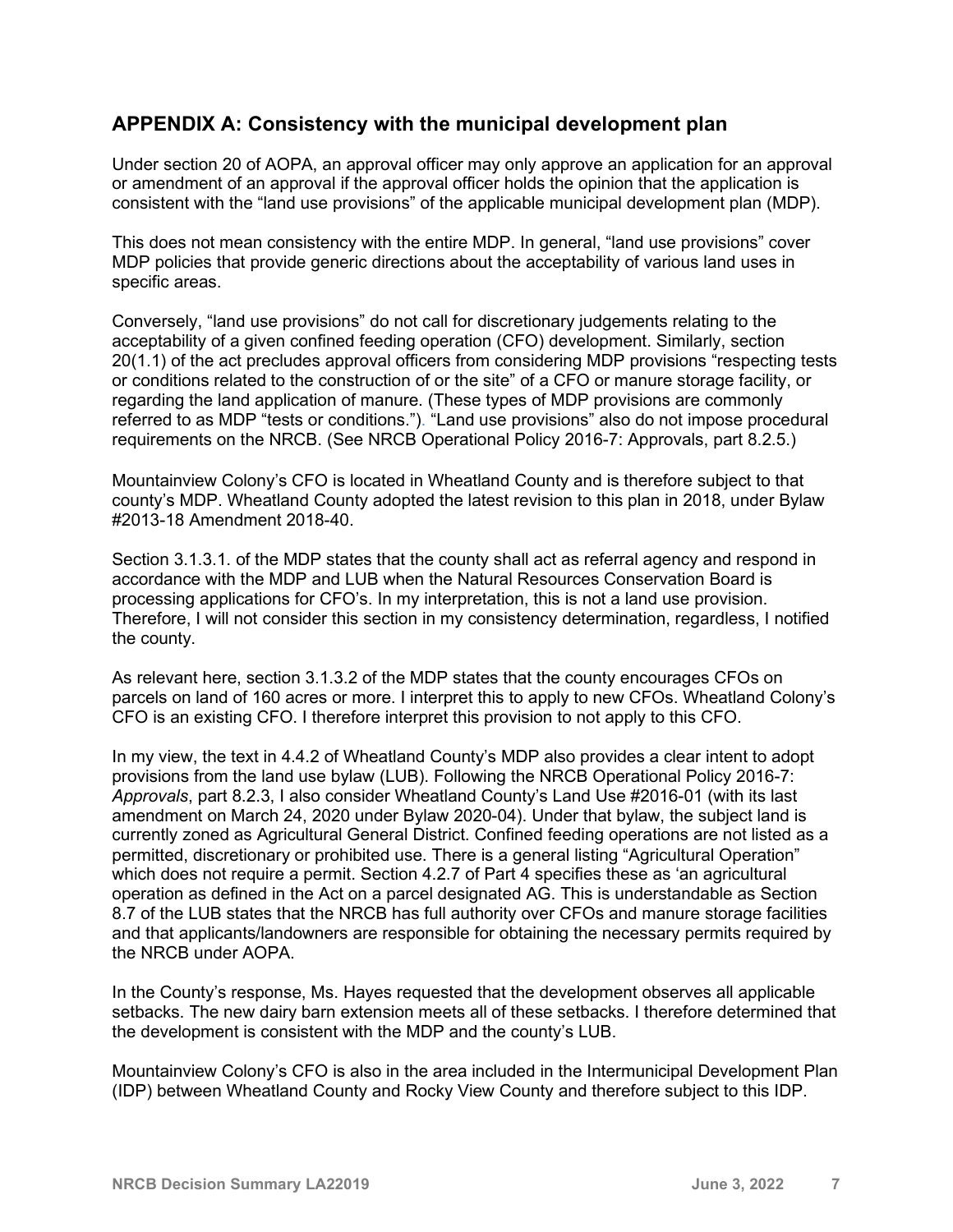Wheatland County and Rocky View County adopted the latest revision to this plan in 2021 - November 30, 2021, by Rocky View County under Bylaw C-8164-2021 and November 16, 2021, by Wheatland County under Bylaw 2021-10.

The relevant land use policies can be found in section 3.3 – Land Use Policies, Agriculture, specifically section 3.3.3. This policy requires applications for new or expanded CFOs within the plan area to be referred to the adjacent municipality. Although this is not considered a land use policy, I did send a copy of the application to Rocky View County for comments because Rocky View County is within the 1.5 mile notification radius.

Map 3a indicates that the area in which Mountainview Colony is located is zoned Agriculture. No other policies in this IDP apply to this application.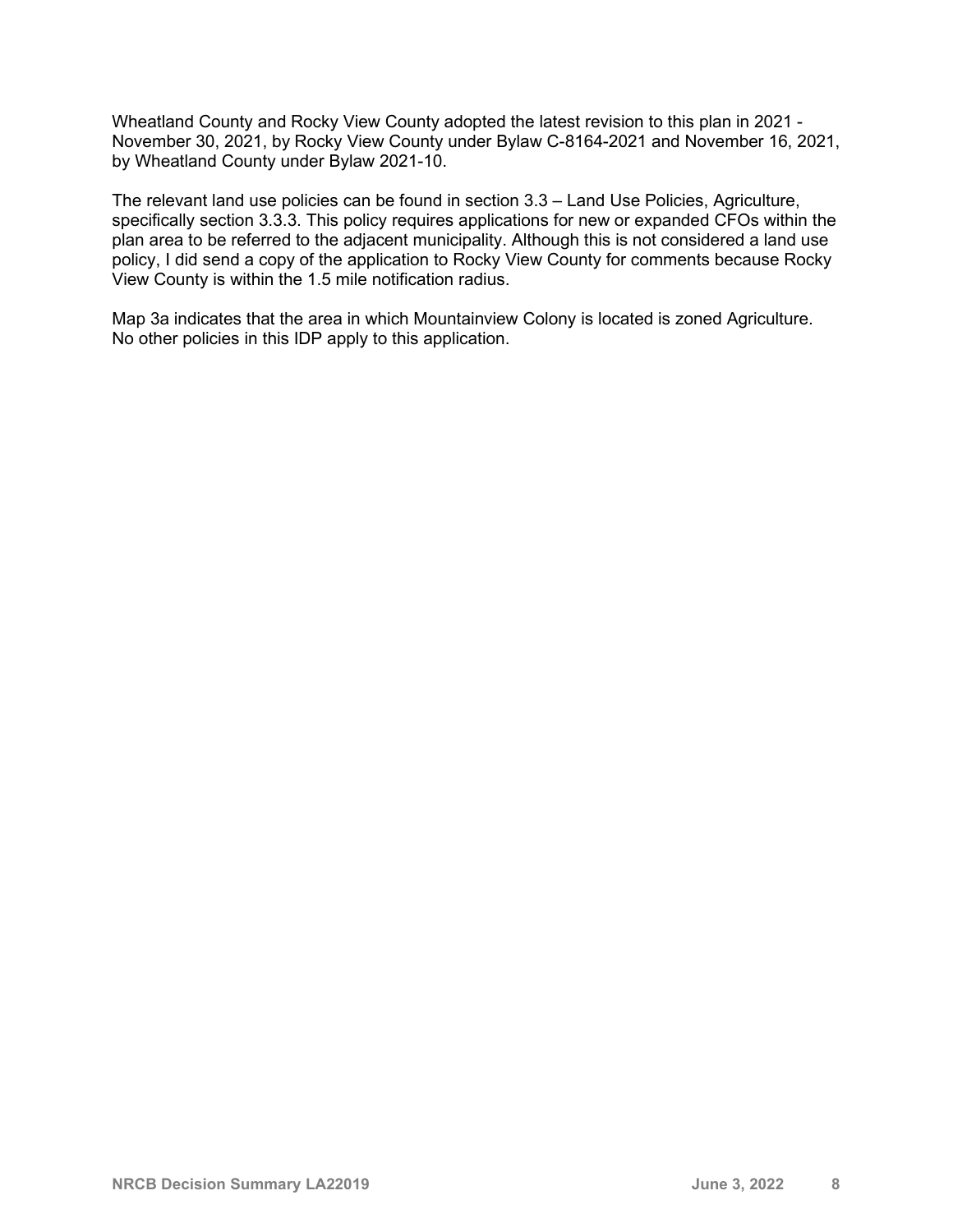## **APPENDIX B: Explanation of conditions in Approval LA22019**

Approval LA22019 includes several conditions, discussed below, and carries forward a number of conditions from Approval LA05027, and Authorizations LA07016 and LA11007 (see section 2 of this appendix). Construction conditions from historical Approval LA05027, and Authorizations LA07016 and LA11007 that have been met are identified in the appendix to Approval LA22019.

Approval LA22019 includes several conditions, discussed below:

#### **1. New conditions in Approval LA22019**

#### **a. Construction above the water table**

Section 9(3) of the *Standards and Administration Regulation* under the *Agricultural Operation Practices Act* (AOPA) requires the bottom of the liner of a manure storage facility or manure collection area to be not less than one metre above the water table of the site "at the time of construction."

Based on this information, the proposed dairy barn extension does not meet the one metre requirement of sections 9(3). However, because the height of the water table can vary over time, the lack of adequate depth to water table indicated in Mountainview Colony's report does not mean that there will be an inadequate depth at the time of construction. To address this variability and ensure that the depth requirement is met at the time of construction, a condition is included requiring Mountainview Colony to cease construction and notify the NRCB immediately if the water table is encountered during construction.

#### **b. Construction Deadline**

Mountainview Colony proposes to complete construction of the proposed new dairy barn extension by October 2022. This time-frame seems short for the proposed scope of work. I therefore determined that the extension for an additional year, to October 31, 2023 will allow for unforeseen circumstances. The deadline of October 31, 2023, is included as a condition in Approval LA22019.

#### **c. Post-construction inspection and review**

The NRCB's general practice is to include conditions in new or amended permits to ensure that the new or expanded facilities are constructed according to the required design specifications. Accordingly, Approval LA22019 includes conditions requiring:

- a. the concrete used to construct the liner of the manure collection and storage portion of the dairy barn extension to meet the specification for category B (liquid manure shallow pits); in Technical Guideline Agdex 096-93 "Non-Engineered Concrete Liners for Manure Collection and Storage Areas."
- b. Mountainview to provide evidence or written confirmation from a qualified third party that the concrete used for the manure collection and storage area meets the required specifications.

The NRCB routinely inspects newly constructed facilities to assess whether the facilities were constructed according to their required design specifications. To be effective, and to reduce risk to the operator, these inspections must occur before livestock or manure are placed in the newly constructed facilities. Approval LA22019 includes a condition stating that Mountainview Colony shall not place livestock or manure in the manure storage or collection portions of the new dairy